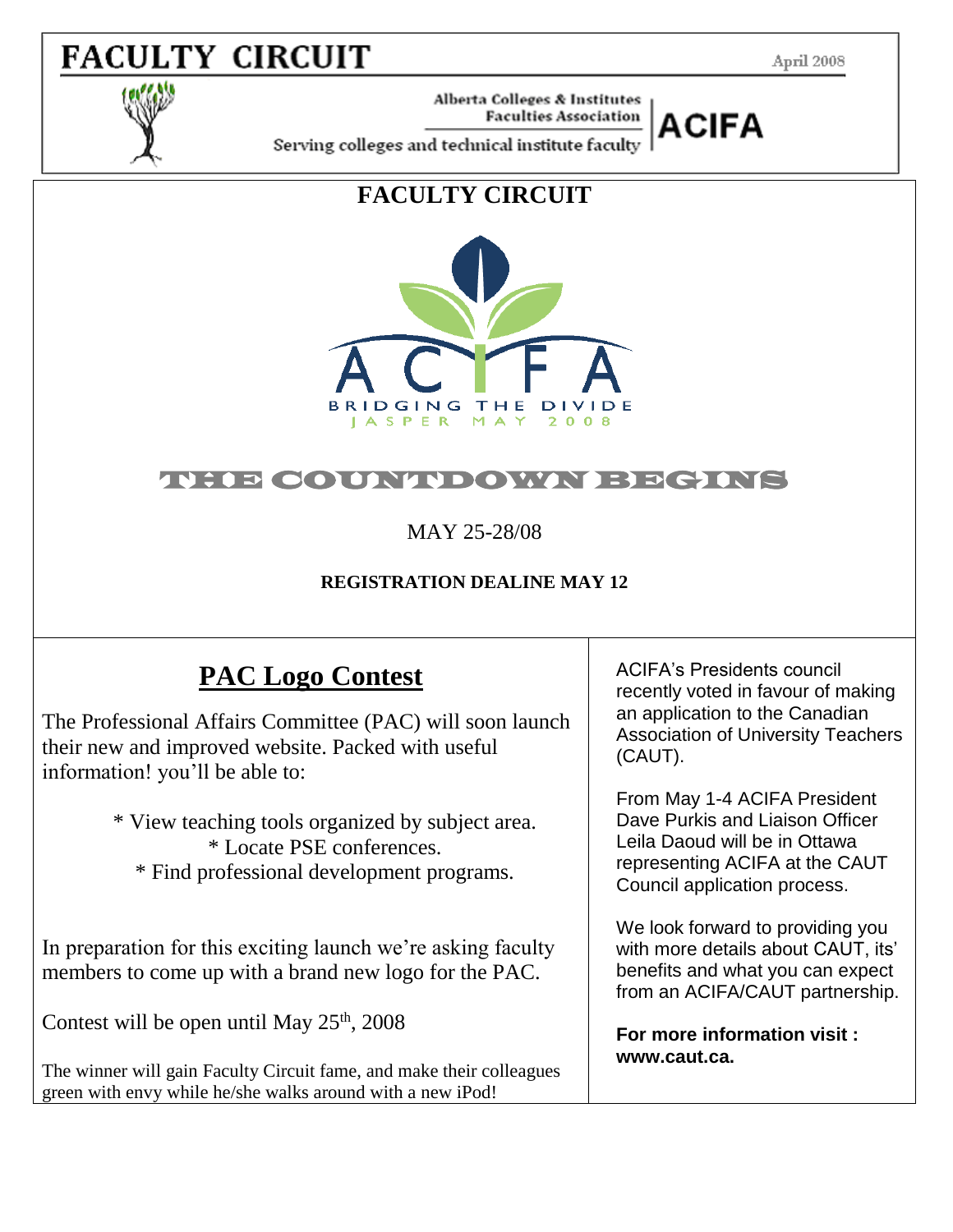$\overline{a}$ 

Serving colleges and technical institute faculty



#### **Note From the President** by Dave Purkis As I look out on one of the worst blizzards I can remember, it seems like a bit of a stretch to be thinking about the ACIFA Spring Conference, but spring **is**  coming; I promise and so will the conference! The conference will feature many interesting activities, not the least of which will be the ACIFA Annual General Meeting. As you may recall from last year's AGM, a decision was made to postpone ACIFA's application to join the Canadian Association of University Teachers until more information had been gathered. The application for membership in CAUT was discussed at the fall and winter meetings of ACIFA Presidents' Council and a decision was reached to submit an application in time for the CAUT Council meeting in early May. If, as is anticipated, the ACIFA application is accepted, it will be up to our spring Presidents' Council and the AGM to make a decision on going ahead with joining CAUT. ACIFA has been presented by CAUT with a list of services included with our membership, including the potential for adding more services at an extra cost. The CAUT dues structure is based on the number of faculty members teaching in university programs and **Constitutional Changes** Dear Members, Please find the following summary of the proposed Constitutional amendments with a brief explanation to provide the necessary context. The following sections contain proposed revisions, each of which will be considered by the AGM separately: Note: Changes to 5.1, 6.3.3, 6.4.7, 6.3.8 are subject to approval of CAUT membership at this AGM. **5.1 Presidents' Council Members** *add*: (h) the Vice-President External **6.3.3 Officers, Terms and Functions of Office: General** *add*: (i) the Vice-President External **6.4.7 Vice-President External** *add*: The Vice-President External shall: a. at the direction of the President, act as the official liaison between ACIFA and the federal association of which ACIFA is a member; b. communicate to and consult regularly with Presidents' Council and the Executive on the activities of the federal association of which ACIFA is a member and on issues relative to the federal government's jurisdictional authority on post-secondary education and related matters;

- c. at the direction of Presidents' Council or the Executive, represent the views of ACIFA on policy or business matters that may arise at official assemblies of the federal association of which ACIFA is a member;
- d. report annually on his or her activities to the Annual General Meeting;
- e. fulfill such other duties and responsibilities that may be assigned by the President.

Rationale for proposed amendments respecting **Sections 5.1, 6.3, and 6.4.7**: In January 2007, the ACIFA Presidents' Council proposed and approved a motion to recommend to the Annual General Meeting that the ACIFA Executive Council expand to include a new Vice-President portfolio. The individual serving in this portfolio would be the liaison between ACIFA and the Canadian Association of University Teachers (CAUT).

### **6.3.8 Officers, Terms and Functions of Office: General**

*Amend clause*: To provide continuity within the Executive Council, the twoyear terms of the Executive should be staggered. The terms of President, and Vice-President Negotiations, [add] and Vice-President External [end revision] commence and expire in even-numbered years, and the terms of the Executive Vice-President, Vice-President Finance and Records and Vice-President Professional Affairs commence and expire in odd-numbered years.

the ACIFA Executive has collected the number of eligible faculty from each of our member institutions. CAUT has provided a fee per member figure, but the formula for calculating the actual cost per association, which would be established by Presidents' Council, has yet to be determined. However, as a result of the upcoming CAUT Council meeting, by the time we convene at the end of May, ACIFA will have a much clearer picture of both the total cost of joining CAUT and the cost per association. The two things which can be stated for sure at this time are that any fee involved will be a special levy to each association, not paid out of the regular ACIFA dues, and that we are all in this together. If we vote to accept this proposal, the member institutions of ACIFA will move forward together, as we have always done. There is no provision for individual institutions to opt in or out of the CAUT membership.

It is my sincere hope that when we get together at our AGM on May 27<sup>th</sup> that the members of ACIFA will have familiarized themselves with the services offered by CAUT and decided whether the not inconsiderable costs involved are worth it to them. It should be an interesting meeting and already it has taken my mind off of that snow!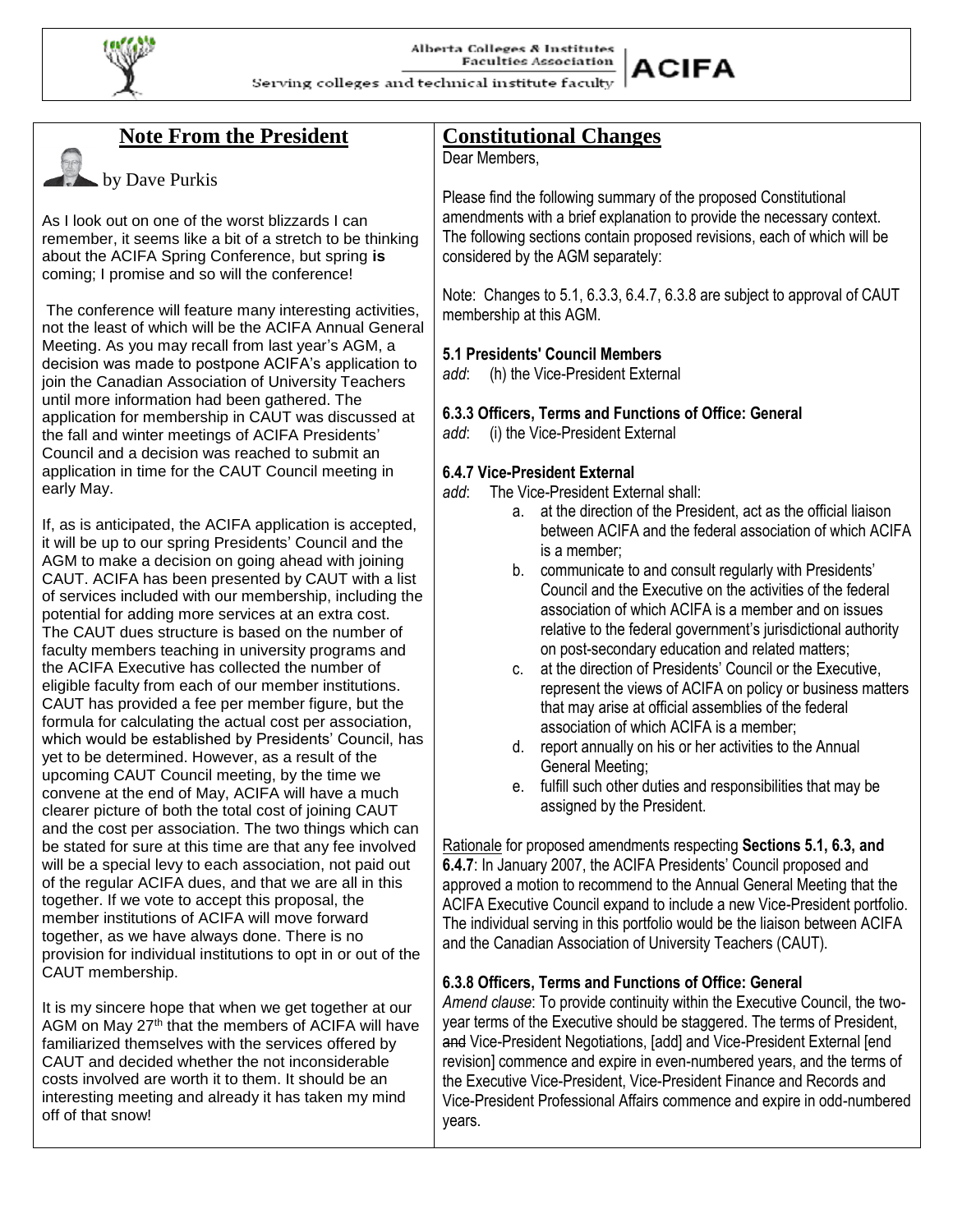**ACIFA** 



## **THE ACIFA ANNUAL GENERAL MEETING**

WHEN: **Tuesday May 27, 2008**

> TIME: **2:00 – 4:00 pm**

LOCATION: **Skyline Room @ Lobstick Lodge 94 Geikie Street P.O. Box 1200, Jasper, Alberta Canada T0E 1E0**

#### *TAKE NOTE:*

\*Please refer to the constitutional amendment being proposed on page 2 of this newsletter. \* An election will take place this year. Positions open for nomination are:

- $\Rightarrow$  President
- $\Rightarrow$  Vice President Negotiations
- $\Rightarrow$  Vice President External (subject to approval of constitutional amendment for position.)

## **Nomination Form: ACIFA Executive Council Elections Annual General Meeting**

**2008**

| <b>Positions open:</b>   | President<br>Vice - President Negotiations<br>Vice – President External (subject to approval of constitutional amendment for position)                                                                                         |                                                                                                                                                                                                                                                                                                                                   |
|--------------------------|--------------------------------------------------------------------------------------------------------------------------------------------------------------------------------------------------------------------------------|-----------------------------------------------------------------------------------------------------------------------------------------------------------------------------------------------------------------------------------------------------------------------------------------------------------------------------------|
|                          |                                                                                                                                                                                                                                |                                                                                                                                                                                                                                                                                                                                   |
| (name of nominator)      |                                                                                                                                                                                                                                | (college/institute)                                                                                                                                                                                                                                                                                                               |
|                          |                                                                                                                                                                                                                                | $\sigma$ of $\sigma$ and $\sigma$ and $\sigma$ and $\sigma$ and $\sigma$ and $\sigma$ and $\sigma$ and $\sigma$ and $\sigma$ and $\sigma$ and $\sigma$ and $\sigma$ and $\sigma$ and $\sigma$ and $\sigma$ and $\sigma$ and $\sigma$ and $\sigma$ and $\sigma$ and $\sigma$ and $\sigma$ and $\sigma$ and $\sigma$ and $\sigma$ a |
| (name of nominator)      |                                                                                                                                                                                                                                | (college/institute)                                                                                                                                                                                                                                                                                                               |
|                          | Nominate of the contract of the contract of the contract of the contract of the contract of the contract of the contract of the contract of the contract of the contract of the contract of the contract of the contract of th |                                                                                                                                                                                                                                                                                                                                   |
|                          |                                                                                                                                                                                                                                | (college/institute)                                                                                                                                                                                                                                                                                                               |
| (signature of nominator) | (signature of nominator)                                                                                                                                                                                                       | (signature of nominee)                                                                                                                                                                                                                                                                                                            |
|                          | Send nomination form to: the ACIFA office<br>#412, 10357 - 109 Street, Edmonton, AB T5J 1N3<br>fax: 780-423-4515                                                                                                               |                                                                                                                                                                                                                                                                                                                                   |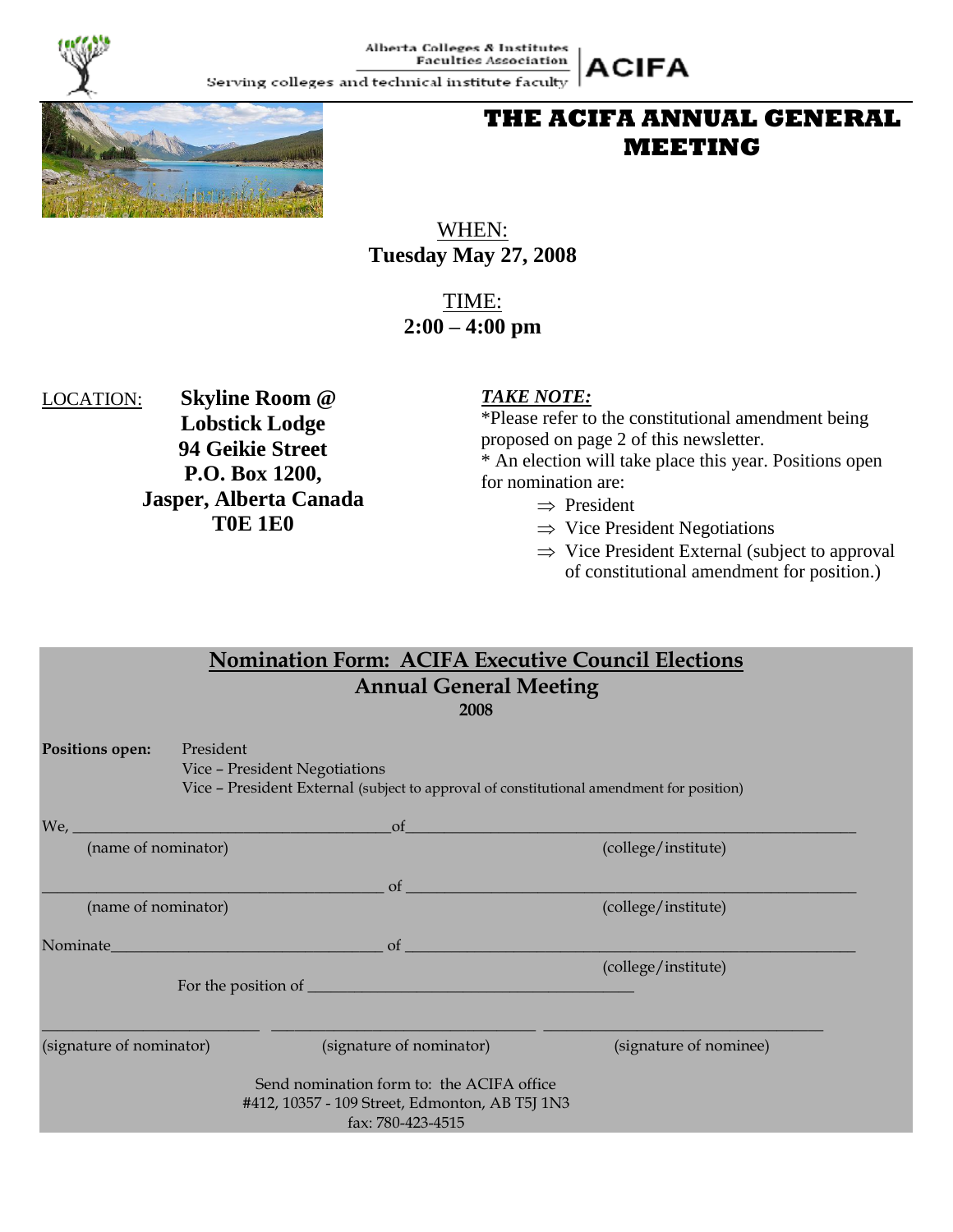

## ACCOMODATION

Delegates are responsible for their own accommodation arrangements:



Jasper Mountain Park Lodges BOOK via phone: 1-888-8JASPER -------or------ via email: resmail@mpljasper.com

Ask for ACIFA Conference Rate: quote Group Code "ACIFA" **BOOK EARLY! The Mountain Park Lodges booking deadline is April 25th**



MARMO

standard \$92.00 deluxe \$122.00 kitchen \$119.00 kitchen \$122.00

Delegates must book at Lobstick or Marmot ONLY. \*add GST and Provincial Room Tax[rates are based on single or double occupancy]

### **SO MUCH TO DO!**

Features include:

- Over 30 professional development sessions
- 2 dynamic keynote presentations
- Opening reception
- Entertainment
- Banquet dinner
- Barbeque night
- Silent auction fundraiser for the Alberta Public Post-secondary Education Trust Fund
- Evening hospitality suites
- Outdoor sessions such as canoeing, Nordic walking, and horseback riding
- A wonderful opportunity to network with PSE colleagues from across the province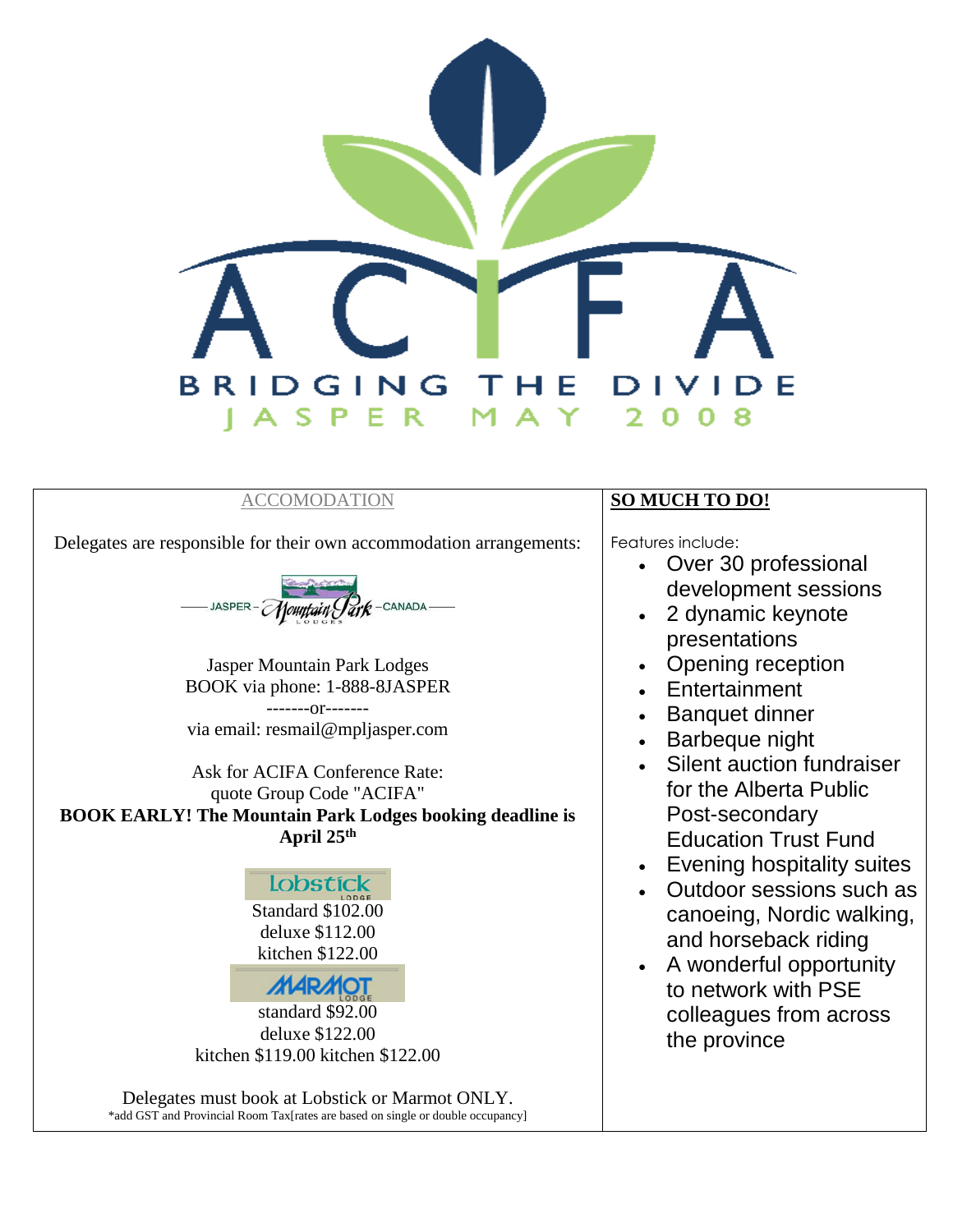

Alberta Colleges & Institutes **Faculties Association** 

**ACIFA** 

Serving colleges and technical institute faculty

### **CONFERENCE SPEAKERS AND PRESENTERS**



#### **ANDREW NIKIFORUK**

For the last two decades Andrew Nikiforuk has written about energy, economics and the west for a variety of Canadian publications including Walrus, Maclean's, Canadian Business, Report on Business, Chatelaine, Georgia Straight, Equinox and Harrowsmith..



#### **BRIAN THWAITS - Brainspeaker Inc.**

He's knowledgeable, engaging, provocative. And he's very funny.

Brian Thwaits is a dynamic and immensely entertaining 'brain trainer', a learning and communication whiz with a wealth of experience in both the public and private sectors. He first demonstrated his flair for performance as an award-winning educator and is now an acclaimed professional speaker who engages both the hearts and minds of his audiences -- so they leave his presentations with sides splitting from laughter and heads bursting with ideas.

#### \_\_\_\_\_\_\_\_\_\_\_\_\_\_\_\_\_\_\_\_\_\_\_\_\_\_\_\_\_\_\_\_\_\_\_\_\_\_\_\_\_\_\_\_\_\_\_ **Digital Photography Workshop - Pre-Conference Session:**

High quality digital photos are powerful teaching tools and can be used to create visual and experiential links in any classroom. If you are a digital camera enthusiast that would like to improve your technique in the beautiful mountain environment surrounding Jasper, join Ray Rasmussen and Chris Olsen for a combined classroom and field techniques session during the Sunday preconference period. Our session will begin right after lunch with a one-hour review of digital photography basics, and then we'll take to the field for a photographic hike of the world-famous Maligne Canyon and surrounds. After the hike, we'll download our photos and participants can select the two best shots of the day for digital enhancement.

#### **Sunday Times**:

 1300-1400: Digital Photography Basics 1400-1900: Maligne Canyon photography hike 2200-2230: Image review and discussion

#### **Equipment**:

Participants will need transport (car pooling for about 10 km), sturdy hiking boots, mountain clothing, a daypack, water bottle, digital camera (SLR or Point-and-Shoot), and a tripod



### **"Pedagogies of Engagement: a 90-Minute Conversation About Good Teaching"**

Jim Parsons, Professor Faculty of Education University of Alberta

#### **Profile**

Jim Parsons received both a B.A. and an M.A. from the University of Kentucky. His Ph.D. was from The University of Texas, 1976, with a major in All Level - General Curriculum and areas of specialty in Social Studies, Literature, and Reading. His public school teaching experience includes three years teaching in a 7th grade, block-time, social studies-language arts-reading program in Louisville, Kentucky, where he was debate coach.

Jim has been a professor at the University of Alberta in Edmonton since 1976, and has taught courses in curriculum and instruction in secondary social studies, reading, general curriculum, writing and publishing in education, and research design. Throughout his career Jim has written more than 70 books. Currently, he is the Director of the Masters of Educational Studies alternative-delivery graduate program in the Faculty of Education. And has worked with the Government of Alberta as the Coordinator of the Alberta Initiative for School Improvement. Jim has taught at other Canadian and U.S. universities, including The University of New Brunswick, St. Bonaventure University, The University of Lethbridge, Royal Roads University, North American Baptist College and Seminary, Concordia Lutheran Seminary, among others.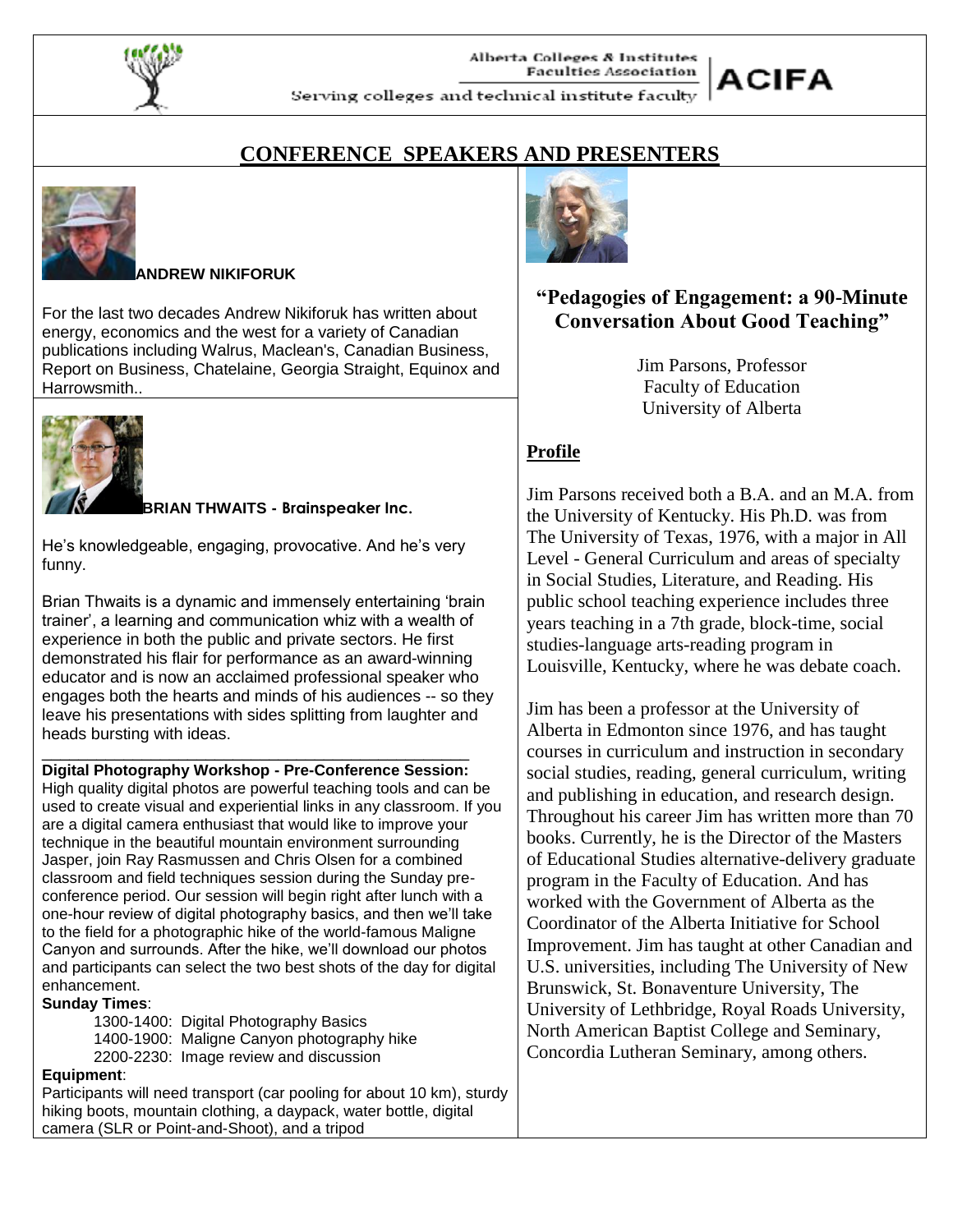

**\_\_\_\_\_\_\_\_\_\_\_\_\_\_\_\_\_\_\_\_\_\_\_\_\_\_\_\_\_\_\_\_\_\_\_\_\_\_\_\_\_\_\_\_\_\_\_\_\_\_\_\_\_\_\_\_\_\_\_\_\_\_\_\_\_\_\_\_\_\_ ACIFA SPRING CONFERENCE: 31 sessions for 2008**

[1] "**Pedagogies of Engagement: a Conversation About Good Teaching"**

Jim Parsons; University of Alberta. Lecture (90 min.) - Monday:

[2] **"Pedagogies of Engagement: a Conversation About Good Teaching"** Jim Parsons; University of Alberta. Lecture (90 min.) – Tuesday

(encore presentation):

- [3] **"Photoshop Basics for Digital Photography"** Ray Rasmussen, Chris Olsen; LC. Workshop (180 min.):
- [4] **"Who Teaches the Teachers?"** Trudy Kwong; GMC. Lecture (60 min.):
- [5] **"Nordic Pole Walking Experience – 3 or 5 kilometre walk"** Robert Kansky, Paul Laville; NAIT. Activity (120 min.):
- [6] **"Thirteen Moon on a Turtle's Back – Appliqué & Edge Beadwork"** Margaret Louise Cardinal; NLC. Activity (120 min.):
- [7] **"Essential Skills + Course Content = Successful Work Ready Learners: Integrating Essential Skills into the Classroom"** Laurel Madro, Erin Haines; BVC. Workshop (60 min.):
- [8] **"TBA"** John Van Leeuwan; SAIT. Lecture (TBA min.):
- [9] **"The Impact on Instructors of Changing to a Trimester System"** Jan Grier, Jean Edmonson; BVC. Lecture (60 min.):
- [10] **"Scribblecasting as a Teaching Tool"** Brian Lloyd; MHC. Lecture (60 min.):
- [11] **"The Universal Aspects of Learning: A Context for Zoetic Skills"** Stefan Sikora; MRC. Lecture (with ongoing discussion) (120 min.):
- [12] **"Deconstruction and Reconstruction of Curriculum"** Pam Lammiman, Becky Kelly; BVC. Lecture (60 min.):
- [13] **"Discuss Bridging the Divide – With Judy and George on a Bike Tour of Jasper"** Judy Grattan, George Haeckel; SAIT. Activity (120 min.):
- [14] **"Teaching as the Practice of Wisdom"** Peter Vogels; GMC. Lecture/Activity - Discussion (90 min.):
- [15] **"Information Literacy & the 21st Century Student"**

[17] **"Asia Past and Present – Third World and First World Experiences"** Robin Tizzard, Gwen Wheeler; PC. Workshop (90 min.):

ACIFA

- **[**18] **"Is the Medium Still the Message?"** Marv Machura; NC. Lecture (60 min.):
- [19] **"The Teacher/Traveler in Retirement"** Judith Dutton; NC. Lecture (90 min.):
- [20] **"Controversies in Science from the New General Education Program"** Gerry Cross; MRC. Lecture (60min.)
- [21] **"Are Your Students Learning in Spite of Your Lecture? What Is the Ultimate Aim of Education?"** Ken McKee; NAIT. Lecture (60 min.):
- [22] **"Horseback Riding Jasper Trails"** Ranch Manager; Pyramid Riding Stables. Activity (120 min.):
- [23] **"Using the Smart Notebook in Classes"** Jeff Hamilton; Lethbridge C. Workshop (120 min.):
- [24] **"Chapter Markers: An Enhancement for Video Podcasts"** Brian Lloyd; MHC. Demonstration (90 min.):
- [25**] "Recent Directions Concerning Your Pension"** Doug Short; NAIT. Lecture (60 min.):
- [26] **"Canoeing with Master Voyagers"** Dave Purkis; NLC and Paul Hawthorn; PC. Activity (180 min.):
- [27] **"Bridging the Divide Between ESL and Academic Courses"** Sandy Armstrong; BVC. Lecture (60 min.)
- [28] **"She Tells Good Stories, eh? A Call to Recognition of Native Literature's Aesthetics"** Brenda Campbell; NLC. Lecture (60 min.):
- [29] **"Samarpan Meditation: Merging the Past and the Future Into the Present"** Kumud Acharya, Kirti Acharya; NLC. Activity (60 min.) - Monday:
- Marion Fowler; KC. Workshop (90 min.): [30] **"Samarpan Meditation: Merging the Past and the Future Into the Present"** Kumud Acharya, Kirti Acharya; NLC. Activity (60 min.) – Tuesday (encore presentation):
	- [31] **"Educating Internationally Educated Nurses"** Margo Sanders, Alexis Young; NC. Lecture (60 min.):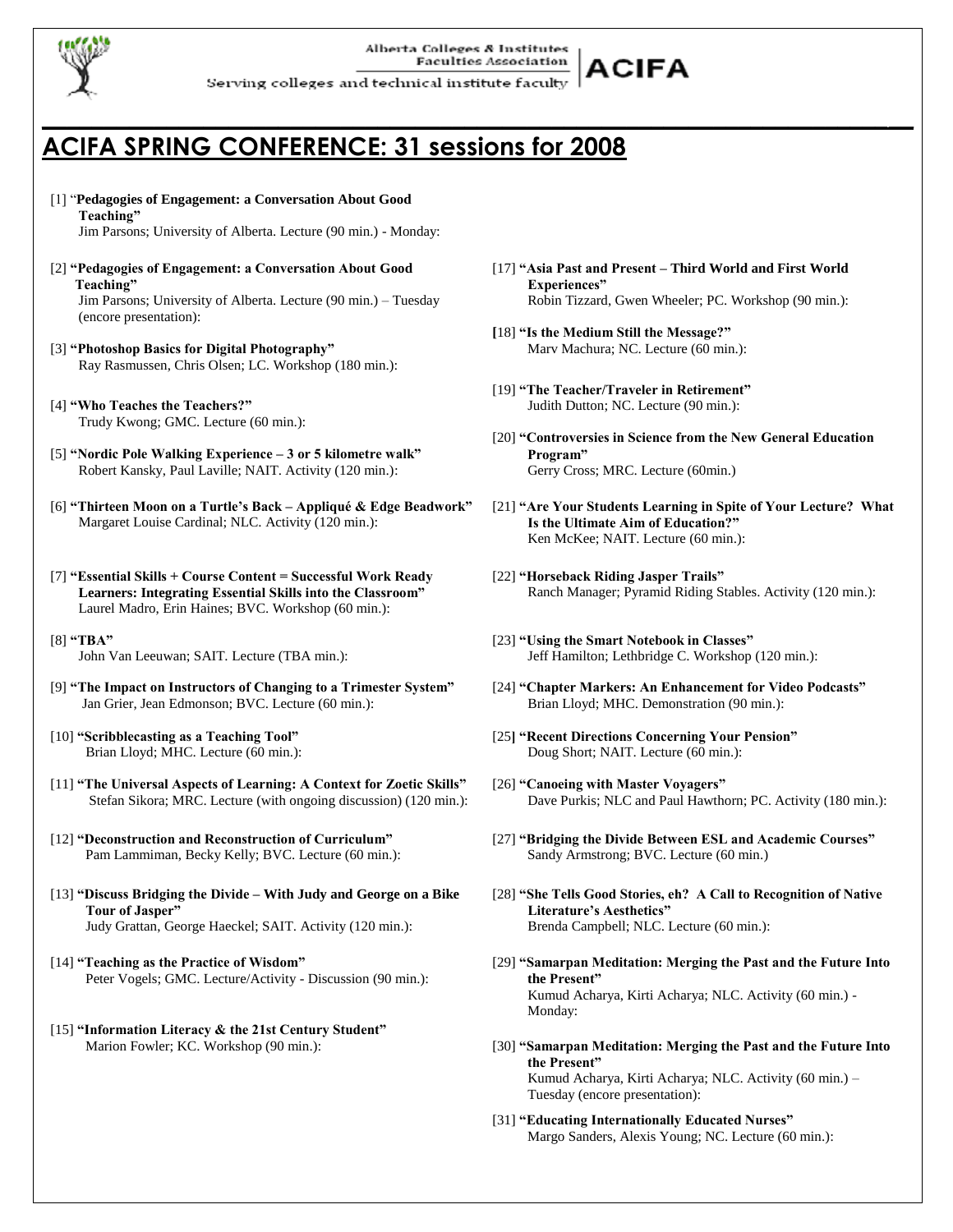| IN G<br>MAY                                                                                                                                                                                                                                                                                                                                                                                                                      |                                                                                                                 | <b>Faculties Association</b><br>ACIFA<br>Serving colleges and technical institute faculty<br><b>CONFERENCE REGISTRATION FORM</b><br><b>2008 Annual Spring Conference</b><br>* Mountain Park Lodges Jasper*<br>May 25-28, 2008 |                           |  |  |  |  |
|----------------------------------------------------------------------------------------------------------------------------------------------------------------------------------------------------------------------------------------------------------------------------------------------------------------------------------------------------------------------------------------------------------------------------------|-----------------------------------------------------------------------------------------------------------------|-------------------------------------------------------------------------------------------------------------------------------------------------------------------------------------------------------------------------------|---------------------------|--|--|--|--|
| Name:                                                                                                                                                                                                                                                                                                                                                                                                                            | Institution:                                                                                                    |                                                                                                                                                                                                                               |                           |  |  |  |  |
| Phone:                                                                                                                                                                                                                                                                                                                                                                                                                           | Fax:                                                                                                            |                                                                                                                                                                                                                               |                           |  |  |  |  |
| conference. You are responsible for payment if you do not cancel and do not attend. Participant substitutes can be made at<br>any time.<br>$\triangleright$ Early Bird Registration Draw:                                                                                                                                                                                                                                        | conference. Conference fee cannot be returned for cancellation after May 15, but can be applied toward a future |                                                                                                                                                                                                                               |                           |  |  |  |  |
|                                                                                                                                                                                                                                                                                                                                                                                                                                  |                                                                                                                 | [non-members] \$435.00                                                                                                                                                                                                        | \$395.00                  |  |  |  |  |
| All paid registrations received by April 15, 2008, will be eligible for an early bird prize draw of \$250.00.<br><b>FEES</b><br><b>Full Registration includes</b><br>reception on Sunday, keynote and session registration,<br>Monday breakfast, lunch & banquet, and Tuesday<br>breakfast, lunch & BBQ, and Wednesday breakfast.<br><u>Monday only registration</u><br>includes keynote, sessions, breakfast, lunch and banquet |                                                                                                                 |                                                                                                                                                                                                                               | \$195.00                  |  |  |  |  |
|                                                                                                                                                                                                                                                                                                                                                                                                                                  |                                                                                                                 |                                                                                                                                                                                                                               |                           |  |  |  |  |
| <b>Extra tickets</b> for your guest(s)<br>$\triangleright$ complete meal package(s) for your guest                                                                                                                                                                                                                                                                                                                               |                                                                                                                 | χ                                                                                                                                                                                                                             | $$195.00 =$               |  |  |  |  |
| (includes banquet ticket and BBQ ticket)<br>$\triangleright$ Monday banquet ticket(s) only, for your guest(s)                                                                                                                                                                                                                                                                                                                    |                                                                                                                 | X                                                                                                                                                                                                                             |                           |  |  |  |  |
| $\triangleright$ Tuesday BBQ ticket(s) only, for your guest(s)                                                                                                                                                                                                                                                                                                                                                                   |                                                                                                                 | X                                                                                                                                                                                                                             | $$ 45.00 =$<br>$$45.00 =$ |  |  |  |  |

 **Delegates are responsible for their own accommodation arrangements: @ The Mountain Park Lodges Jasper. Find reservation info at www.acifa.ca**

|  | Please indicate your t-shirt size: small______medium___                               |  | large | extra large |  |
|--|---------------------------------------------------------------------------------------|--|-------|-------------|--|
|  | please note: only registrations in by May 1st will be guaranteed to receive a t-shirt |  |       |             |  |